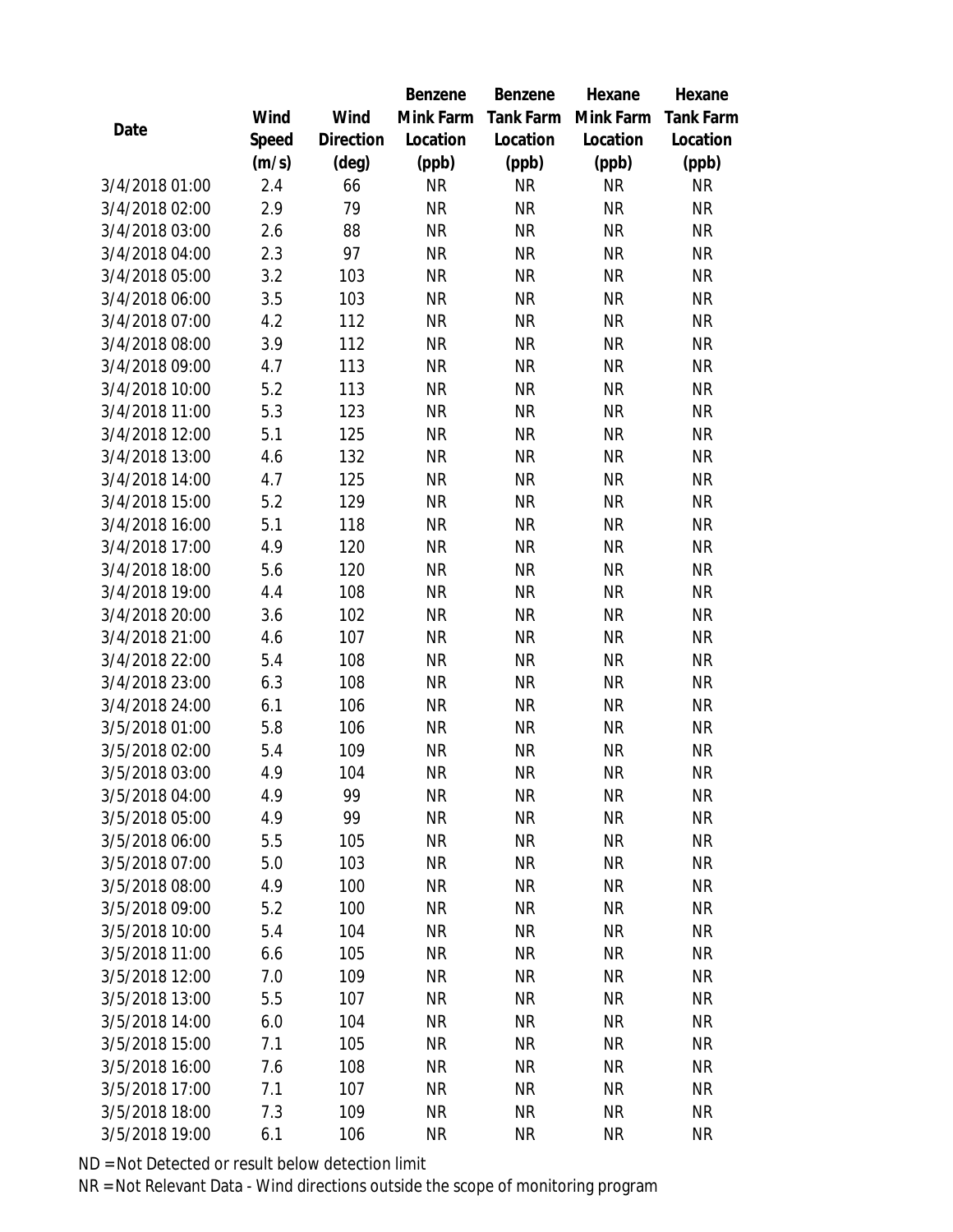|                |       |                | Benzene   | Benzene          | Hexane    | Hexane           |
|----------------|-------|----------------|-----------|------------------|-----------|------------------|
|                | Wind  | Wind           | Mink Farm | <b>Tank Farm</b> | Mink Farm | <b>Tank Farm</b> |
| Date           | Speed | Direction      | Location  | Location         | Location  | Location         |
|                | (m/s) | $(\text{deg})$ | (ppb)     | (ppb)            | (ppb)     | (ppb)            |
| 3/5/2018 20:00 | 5.6   | 114            | <b>NR</b> | <b>NR</b>        | <b>NR</b> | <b>NR</b>        |
| 3/5/2018 21:00 | 4.5   | 124            | <b>NR</b> | <b>NR</b>        | <b>NR</b> | <b>NR</b>        |
| 3/5/2018 22:00 | 5.3   | 127            | <b>NR</b> | <b>NR</b>        | <b>NR</b> | <b>NR</b>        |
| 3/5/2018 23:00 | 5.3   | 142            | <b>NR</b> | <b>NR</b>        | <b>NR</b> | <b>NR</b>        |
| 3/5/2018 24:00 | 4.8   | 155            | <b>NR</b> | <b>NR</b>        | <b>NR</b> | <b>NR</b>        |
| 3/6/2018 01:00 | 4.2   | 156            | <b>NR</b> | <b>NR</b>        | <b>NR</b> | <b>NR</b>        |
| 3/6/2018 02:00 | 3.6   | 158            | <b>NR</b> | <b>NR</b>        | <b>NR</b> | <b>NR</b>        |
| 3/6/2018 03:00 | 3.5   | 168            | <b>NR</b> | <b>NR</b>        | <b>NR</b> | <b>NR</b>        |
| 3/6/2018 04:00 | 1.2   | 168            | <b>NR</b> | <b>NR</b>        | <b>NR</b> | <b>NR</b>        |
| 3/6/2018 05:00 | 2.4   | 152            | <b>NR</b> | <b>NR</b>        | <b>NR</b> | <b>NR</b>        |
| 3/6/2018 06:00 | 2.7   | 147            | <b>NR</b> | <b>NR</b>        | <b>NR</b> | <b>NR</b>        |
| 3/6/2018 07:00 | 3.1   | 141            | <b>NR</b> | <b>NR</b>        | <b>NR</b> | <b>NR</b>        |
| 3/6/2018 08:00 | 3.2   | 134            | <b>NR</b> | <b>NR</b>        | <b>NR</b> | <b>NR</b>        |
| 3/6/2018 09:00 | 2.9   | 132            | <b>NR</b> | <b>NR</b>        | <b>NR</b> | <b>NR</b>        |
| 3/6/2018 10:00 | 3.1   | 139            | <b>NR</b> | <b>NR</b>        | <b>NR</b> | <b>NR</b>        |
| 3/6/2018 11:00 | 3.0   | 131            | <b>NR</b> | <b>NR</b>        | <b>NR</b> | <b>NR</b>        |
| 3/6/2018 12:00 | 3.7   | 144            | <b>NR</b> | <b>NR</b>        | <b>NR</b> | <b>NR</b>        |
| 3/6/2018 13:00 | 4.0   | 194            | NoData    | NoData           | NoData    | NoData           |
| 3/6/2018 14:00 | 5.1   | 242            | NoData    | NoData           | NoData    | NoData           |
| 3/6/2018 15:00 | 5.0   | 264            | NoData    | NoData           | NoData    | NoData           |
| 3/6/2018 16:00 | 3.9   | 278            | NoData    | NoData           | NoData    | NoData           |
| 3/6/2018 17:00 | 3.6   | 288            | 1         | <b>NR</b>        | 1         | <b>NR</b>        |
| 3/6/2018 18:00 | 2.9   | 275            | 1         | $\mathbf{1}$     | 1         | $\mathbf{1}$     |
| 3/6/2018 19:00 | 3.0   | 262            | 1         | $\mathbf{1}$     | 1         | $\mathbf{1}$     |
| 3/6/2018 20:00 | 3.9   | 275            | 1         | $\mathbf{1}$     | 1         | $\mathbf{1}$     |
| 3/6/2018 21:00 | 2.8   | 270            | 1         | $\mathbf{1}$     | 1         | 1                |
| 3/6/2018 22:00 | 2.7   | 332            | 1         | <b>NR</b>        | 1         | <b>NR</b>        |
| 3/6/2018 23:00 | 2.9   | 349            | 1         | <b>NR</b>        | 1         | <b>NR</b>        |
| 3/6/2018 24:00 | 3.9   | 350            | 1         | <b>NR</b>        | 1         | <b>NR</b>        |
| 3/7/2018 01:00 | 4.1   | 340            | 1         | <b>NR</b>        | 1         | NR               |
| 3/7/2018 02:00 | 5.1   | 337            | 1         | <b>NR</b>        | 1         | <b>NR</b>        |
| 3/7/2018 03:00 | 5.1   | 334            | 1         | <b>NR</b>        | 1         | <b>NR</b>        |
| 3/7/2018 04:00 | 5.6   | 333            | 1         | <b>NR</b>        | 1         | NR               |
| 3/7/2018 05:00 | 5.9   | 327            | 1         | <b>NR</b>        | 1         | <b>NR</b>        |
| 3/7/2018 06:00 | 4.9   | 321            | 1         | <b>NR</b>        | 1         | NR               |
| 3/7/2018 07:00 | 4.3   | 322            | 1         | <b>NR</b>        | 1         | <b>NR</b>        |
| 3/7/2018 08:00 | 4.2   | 328            | 1         | <b>NR</b>        | 1         | <b>NR</b>        |
| 3/7/2018 09:00 | 3.8   | 336            | 1         | <b>NR</b>        | 1         | <b>NR</b>        |
| 3/7/2018 10:00 | 3.5   | 335            | 1         | <b>NR</b>        | 1         | <b>NR</b>        |
| 3/7/2018 11:00 | 4.5   | 309            | 1         | <b>NR</b>        | 1         | NR               |
| 3/7/2018 12:00 | 5.3   | 309            | 1         | <b>NR</b>        | 1         | <b>NR</b>        |
| 3/7/2018 13:00 | 4.5   | 296            | 1         | <b>NR</b>        | 1         | NR               |
| 3/7/2018 14:00 | 5.6   | 297            | 1         | <b>NR</b>        | 1         | <b>NR</b>        |

ND = Not Detected or result below detection limit

NR = Not Relevant Data - Wind directions outside the scope of monitoring program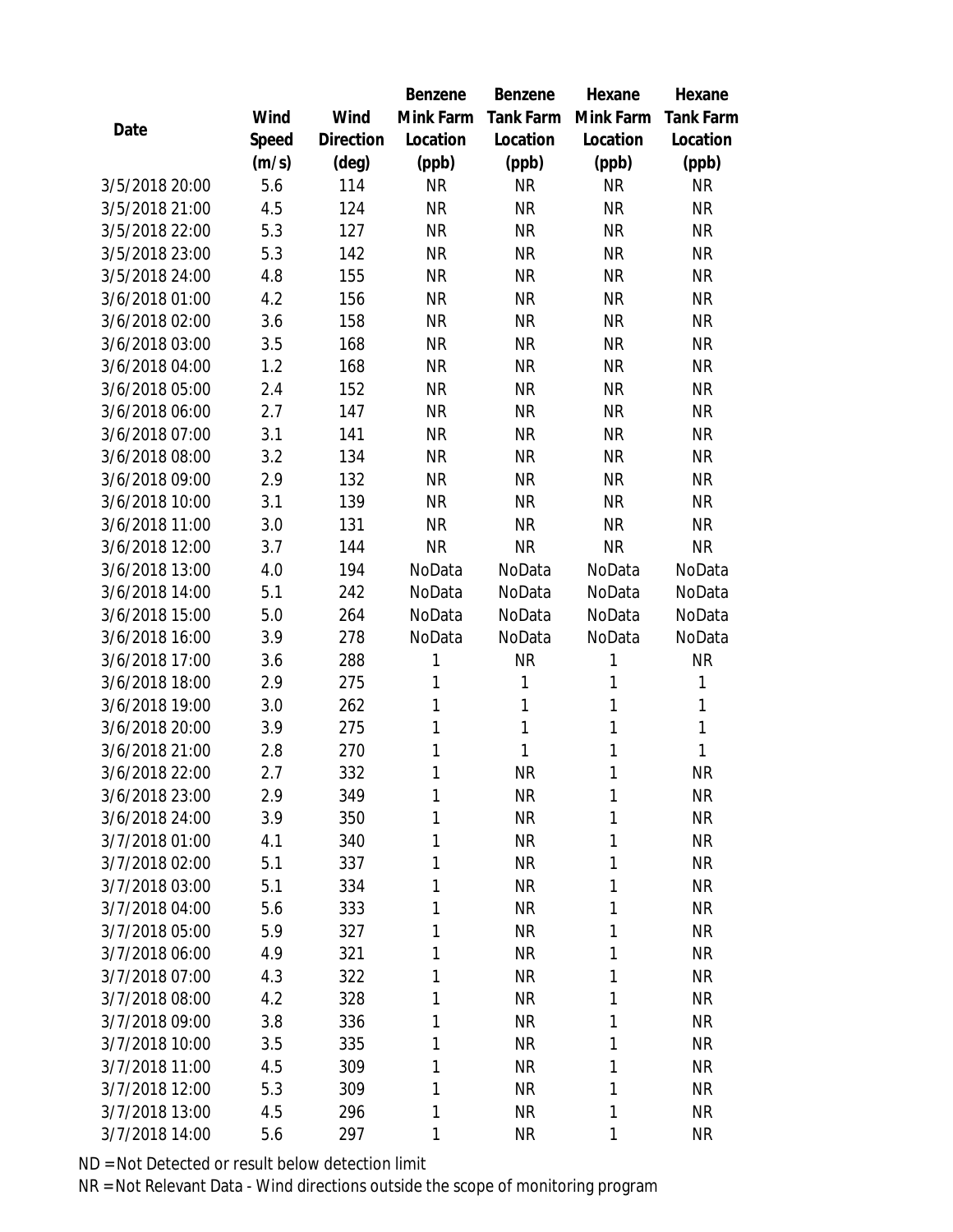|                |       |           | Benzene   | Benzene          | Hexane    | Hexane           |
|----------------|-------|-----------|-----------|------------------|-----------|------------------|
|                | Wind  | Wind      | Mink Farm | <b>Tank Farm</b> | Mink Farm | <b>Tank Farm</b> |
| Date           | Speed | Direction | Location  | Location         | Location  | Location         |
|                | (m/s) | (deg)     | (ppb)     | (ppb)            | (ppb)     | (ppb)            |
| 3/7/2018 15:00 | 5.5   | 296       | 1         | <b>NR</b>        | 1         | <b>NR</b>        |
| 3/7/2018 16:00 | 5.5   | 283       | 1         | <b>NR</b>        | 1         | <b>NR</b>        |
| 3/7/2018 17:00 | 5.2   | 295       | 1         | <b>NR</b>        | 1         | <b>NR</b>        |
| 3/7/2018 18:00 | 4.9   | 292       | 1         | <b>NR</b>        | 1         | <b>NR</b>        |
| 3/7/2018 19:00 | 4.4   | 291       | 1         | <b>NR</b>        | 1         | <b>NR</b>        |
| 3/7/2018 20:00 | 4.8   | 307       | 1         | <b>NR</b>        | 1         | <b>NR</b>        |
| 3/7/2018 21:00 | 4.9   | 315       | 1         | <b>NR</b>        | 1         | <b>NR</b>        |
| 3/7/2018 22:00 | 4.3   | 325       | 1         | <b>NR</b>        | 1         | <b>NR</b>        |
| 3/7/2018 23:00 | 3.3   | 340       | 1         | <b>NR</b>        | 1         | <b>NR</b>        |
| 3/7/2018 24:00 | 2.4   | 342       | 1         | <b>NR</b>        | 1         | <b>NR</b>        |
| 3/8/2018 01:00 | 3.6   | 333       | 1         | <b>NR</b>        | 1         | <b>NR</b>        |
| 3/8/2018 02:00 | 4.1   | 330       | 1         | <b>NR</b>        | 1         | <b>NR</b>        |
| 3/8/2018 03:00 | 3.5   | 327       | 1         | <b>NR</b>        | 1         | <b>NR</b>        |
| 3/8/2018 04:00 | 3.3   | 316       | 1         | <b>NR</b>        | 1         | <b>NR</b>        |
| 3/8/2018 05:00 | 4.8   | 308       | 1         | <b>NR</b>        | 1         | <b>NR</b>        |
| 3/8/2018 06:00 | 3.1   | 296       | 1         | <b>NR</b>        | 1         | <b>NR</b>        |
| 3/8/2018 07:00 | 3.0   | 291       | 1         | <b>NR</b>        | 1         | <b>NR</b>        |
| 3/8/2018 08:00 | 4.1   | 303       | 1         | <b>NR</b>        | 1         | <b>NR</b>        |
| 3/8/2018 09:00 | 4.9   | 308       | 1         | <b>NR</b>        | 1         | <b>NR</b>        |
| 3/8/2018 10:00 | 5.3   | 320       | 1         | <b>NR</b>        | 1         | <b>NR</b>        |
| 3/8/2018 11:00 | 5.4   | 318       | 1         | <b>NR</b>        | 1         | <b>NR</b>        |
| 3/8/2018 12:00 | 5.4   | 321       | 1         | <b>NR</b>        | 1         | <b>NR</b>        |
| 3/8/2018 13:00 | 5.4   | 310       | 1         | <b>NR</b>        | 1         | <b>NR</b>        |
| 3/8/2018 14:00 | 5.2   | 296       | 1         | <b>NR</b>        | 1         | <b>NR</b>        |
| 3/8/2018 15:00 | 5.0   | 283       | 1         | <b>NR</b>        | 1         | <b>NR</b>        |
| 3/8/2018 16:00 | 5.6   | 276       | 1         | <b>NR</b>        | 1         | <b>NR</b>        |
| 3/8/2018 17:00 | 5.2   | 285       | 1         | <b>NR</b>        | 1         | <b>NR</b>        |
| 3/8/2018 18:00 | 5.3   | 293       | 1         | <b>NR</b>        | 1         | <b>NR</b>        |
| 3/8/2018 19:00 | 4.5   | 296       | 1         | <b>NR</b>        | 1         | <b>NR</b>        |
| 3/8/2018 20:00 | 3.6   | 285       | 1         | <b>NR</b>        | 1         | <b>NR</b>        |
| 3/8/2018 21:00 | 3.4   | 287       | 1         | <b>NR</b>        | 1         | <b>NR</b>        |
| 3/8/2018 22:00 | 3.3   | 283       | 1         | <b>NR</b>        | 1         | <b>NR</b>        |
| 3/8/2018 23:00 | 2.8   | 275       | 1         | 1                | 1         | $\mathbf{1}$     |
| 3/8/2018 24:00 | 2.4   | 265       | 1         | 1                | 1         | 1                |
| 3/9/2018 01:00 | 2.3   | 271       | 1         | 1                | 1         | 1                |
| 3/9/2018 02:00 | 2.3   | 265       | 1         | 1                | 1         | 1                |
| 3/9/2018 03:00 | 2.4   | 256       | 1         | 1                | 1         | 1                |
| 3/9/2018 04:00 | 2.0   | 269       | 1         | 1                | 1         | $\mathbf{1}$     |
| 3/9/2018 05:00 | 2.2   | 296       | 1         | <b>NR</b>        | 1         | <b>NR</b>        |
| 3/9/2018 06:00 | 2.1   | 291       | 1         | <b>NR</b>        | 1         | <b>NR</b>        |
| 3/9/2018 07:00 | 1.7   | 264       | 1         | $\overline{2}$   | 1         | $\mathbf{1}$     |
| 3/9/2018 08:00 | 1.2   | 294       | 1         | <b>NR</b>        | 1         | <b>NR</b>        |
| 3/9/2018 09:00 | 1.2   | 274       | 1         | 1                | 1         | $\mathbf{1}$     |

ND = Not Detected or result below detection limit

NR = Not Relevant Data - Wind directions outside the scope of monitoring program